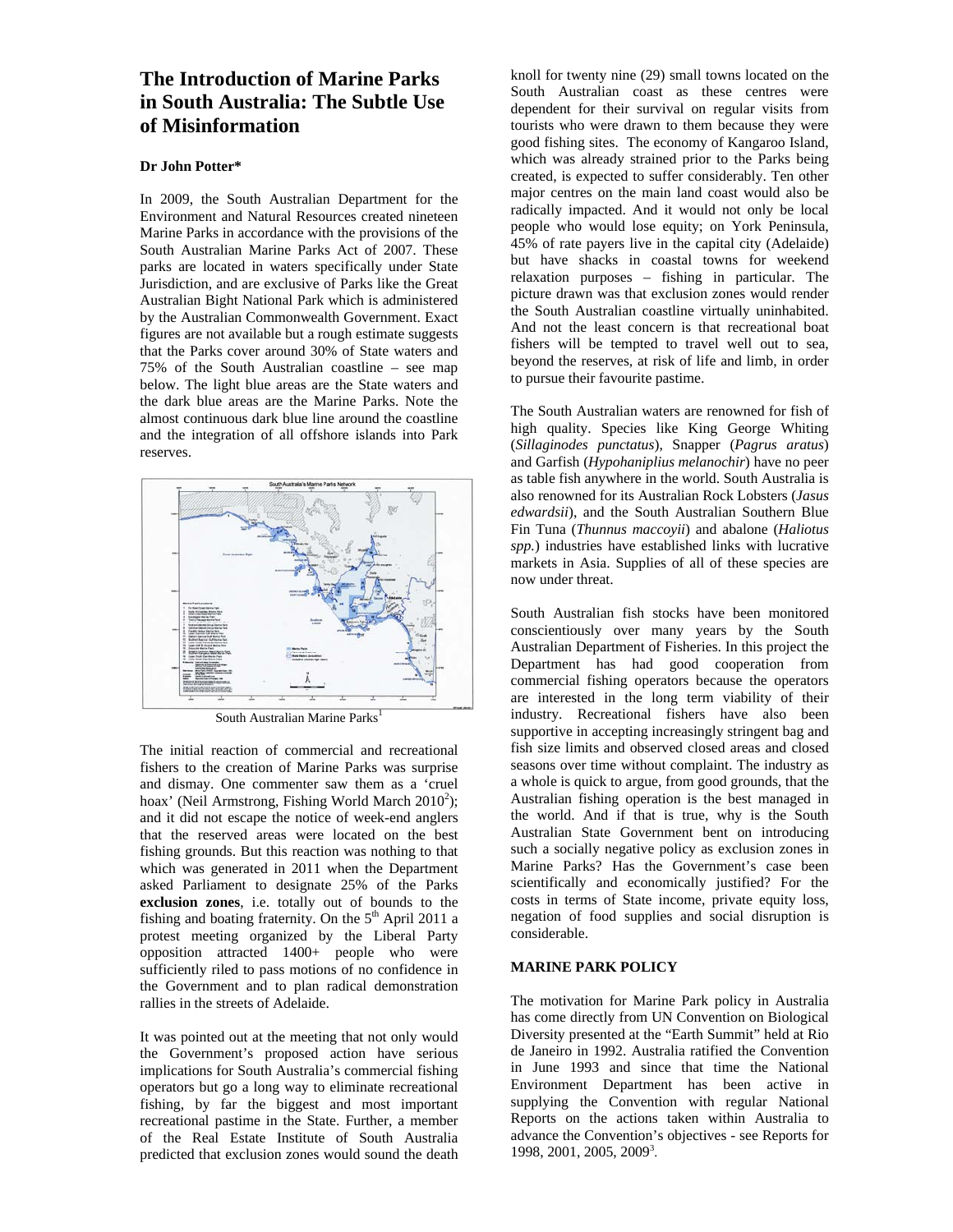The Earth Summit was convened by the Ad Hoc Working Group of Experts on Biological Diversity appointed by the United Nations Environment Program (UNEP) in November 1988. The Group was asked to explore the need for an international convention on **biological diversity**. It completed its work with a Conference for the Adoption of the Agreed Text on the Convention of Biological Diversity ('the Convention') held in Nairobi, Kenya in 1989 and its recommendations were accepted by the UNEP in the same year. The Convention was opened for signatures on the 5th June 1992 at the Earth Summit and remained open until the  $4<sup>th</sup>$  of June 1993 by which time 168 countries had signed up as Parties. The first session of the Conference of the Parties was held in late 1994 in the Bahamas.

The objectives of the Convention are stated to be:

- The conservation of biological diversity
- The sustainable use of its components, and
- The fair and equitable sharing of the benefits arising out of the utilization of genetic resources.

## **The Australian EPBC Act 1999**

In line with its Government's commitment to the Convention the Australian Parliament passed the Environment Protection and Biodiversity Conservation Act in 1999. The Australian Department of the Environment describes this Act as 'the Australian Government's central piece of environmental legislation'4 . The Act aims to provide a legal framework to protect and manage 'important flora, fauna, ecological communities and heritage places defined in the Act as (eight) matters of national environmental significance'. The important words are '**national**' and '**significant**': 'national' is included to satisfy the autonomous States that this is not a Central Government take-over; 'significant' is included to satisfy the general run of landholders that they have nothing to fear from Central Government control and 'witch-hunts'. But an important addition was the conferring on the National Department of 'jurisdiction over actions that have a significant impact on the environment outside of the eight matter of significance listed in the Act'. [This provision has seen the National Department act well outside of its normal boundaries. For example, in 2009 wood cutting was prohibited along the Murray River plains because a parrot, claimed to be a threatened species, was understood to not like to fly over open ground(!). Over 2000 people lost their employment and income.]

Since the Act has been in place, the National Department of the Environment has set up numerous committees and working groups and published a large number of reports and fact sheets. Some of the more significant reports include<sup>5</sup>:

- The National Biodiversity and Climate Change Action Plan 2004-2007 (issued in 2004)
- The Implications of Climate Change for Australian Fisheries and Agriculture (issued in 2008

• A National Approach to Addressing Marine Biodiversity Decline (issued in 2008).

### **The South Australian Marine Parks Acts 2007**

The power of Commonwealth agencies is limited by the National Constitution so the National Department of the Environment encouraged all Australian States to pass legislation which will advance the objectives of the EPBC Act at State level. Of significance for this paper is the South Australian Marine Parks Act of 2007. The objectives of this Act are stated to be:

'To protect and conserve marine biological diversity and marine habitats by declaring and providing for the management of a comprehensive, adequate and representative system of marine parks which will assist in:

- The maintenance of ecological processes in the marine environment
- The adaptation to the impacts of climate change in the marine environment
- Protecting and conserving features of natural or cultural significance
- Allowing ecologically sustainable development and the use of marine environments, and
- Providing opportunities for public appreciation, education and enjoyment of marine environments

The Act is purely a legislative device to establish Marine Parks; no specific park sites are listed and no specific management strategies are promoted in the Act. Those details are determined by Regulations developed by the Minister for the Environment, outside of Parliamentary control and influence.

#### **Biodiversity**

Central to the UN Convention and the Australian National Act is the concept of 'biodiversity'. The International Union for the Conservation of Nature (IUCN) describes biodiversity as 'a term used to describe the wide variety of ecosystems and living organisms<sup>6</sup>. It is seen to be:

- The foundation of life on earth
- Extremely complex
- Dramatically influenced by human activities
- Difficult to measure precisely

Other authors have presented biodiversity as a measure of ecosystem health, the implication being that *the greater the biodiversity* the *better the health of the system*<sup>7</sup> . And yet another definition is given by the authors of the 2008 Australian National Approach to Addressing Marine Biodiversity Decline (see blow)

'Biodiversity is the variation of life at all levels of biological organization. It refers to plants, animals and micro-organisms, the genes they contain, and ecosystems and ecosystem processes they form. It is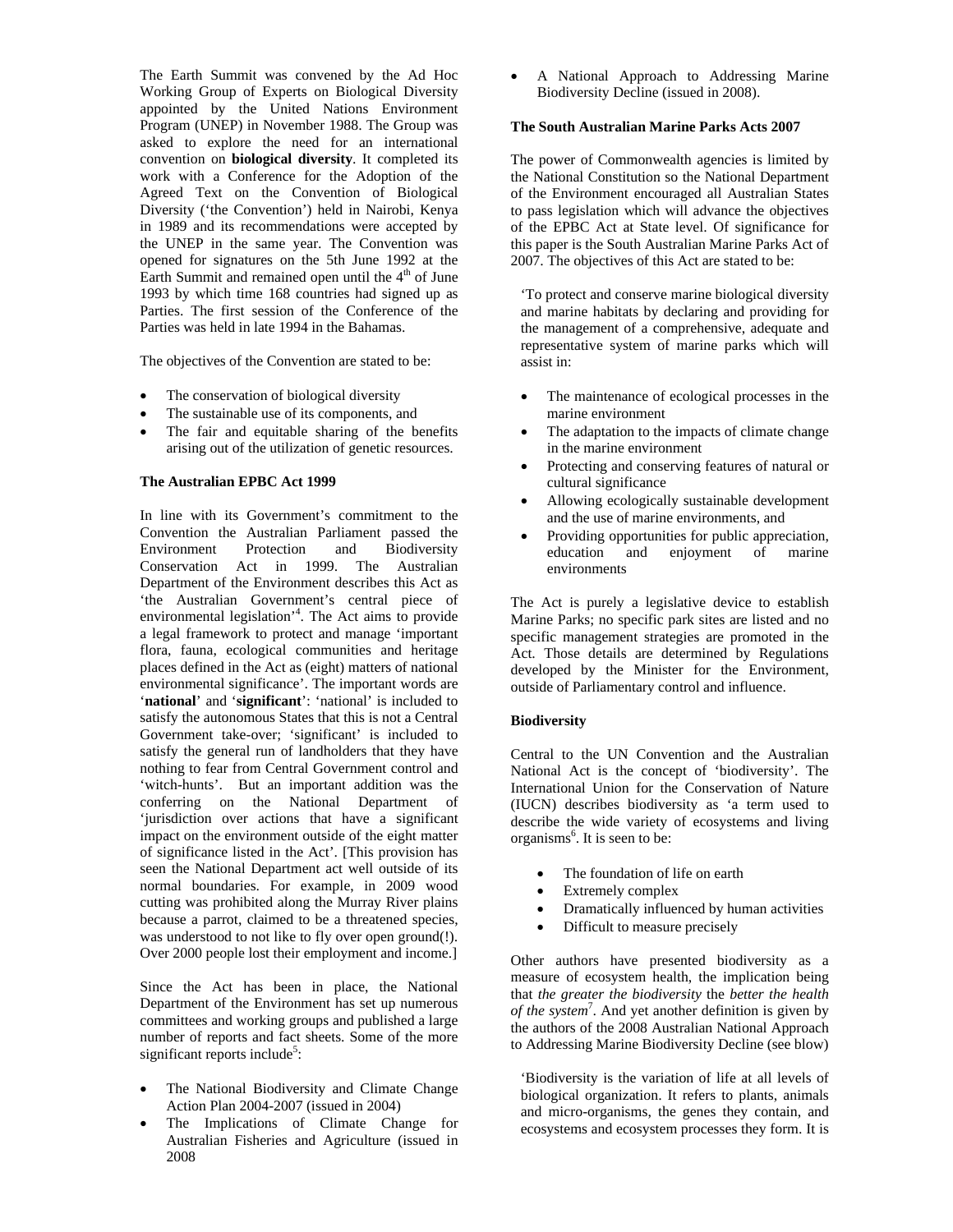typically considered at three levels: genetic diversity, species diversity and ecosystem diversity'

## **The Australian National Biodiversity Strategy Review Task Force**

In 2010, the Australian National Biodiversity Strategy Review Task Force Group provided 'an over-arching and high-level strategic national policy framework for biodiversity conservation and sustainable use'8 . This was based on the following premises:

- Biodiversity is essential for our existence
- Biodiversity is of value in its own right
- Biodiversity is best conserved in its natural state
- The state of biodiversity reflects the state of the nation
- Natural Systems have a finite capacity to respond to changes in their biodiversity
- We should apply a precautionary approach to biodiversity conservation
- All Australians have a stake in biodiversity and should contribute to its wellbeing
- Our efforts to conserve biodiversity must respect the values of indigenous peoples
- Biodiversity should not be further degraded by the actions of the current generation.

The IUCN recently commissioned The Economics of Ecosystems and Biodiversity (TEEB) Study<sup>9</sup>. The foreword attributes the inspiration for this to the Millenium Ecosystem Assessment  $(2005)^{10}$  and the Review of Climate Change by Nicholas Stern (2006).

# **The National Approach to Addressing Marine Biodiversity Decline**

In 2008, the Marine Biodiversity Decline Working Group provided the Australian Minister for the Environment with a Report $^{11}$ . With regard to Trends in Australia's Marine Biodiversity' (p.7), the report is ambivalent. On one hand it insists that 'the past 200 years of human activity have had substantial impacts on marine environments' and 'expert opinion… suggests that there is continuing decline occurring in Australia's marine biodiversity and ecosystems'. On the other hand it recognizes that the lack of baseline information on the current state and trends in the marine environment makes it difficult to make definite statements' (p.7) for 'we still know very little about Australia's marine biodiversity' (p.8))! Presumably the writers have two competing objectives: (1) They wish to claim that marine biodiversity is declining; and (2) being researchers, they wish to make a case for more research funds to be provided.

The Report identifies five issues which it sees as the most significant, broad-scale threats to marine biodiversity (p.3):

- Climate change
- Resource use
- Land-based impacts
- Marine bio-security, and
- Marine pollution

## *Climate Change*

Six possible effects of 'climate change' are listed and examples given to show that there is 'mounting evidence' of the impact of climate change on marine systems. The examples include (p.22 op cit):

- Coral bleaching
- Shifts polewards in species distribution due to warming temperatures
- Alteration in the timing of biological events like the spring phytoplankton bloom

# *Resource Use*

The marine resource uses included were: fishing, aquaculture, dredging, mineral/oil/gas exploration and extraction, shipping and tourism. But it is fishing that is mainly addressed (p.24), e.g. 'as Australian waters are low in productivity, fishing… must be maintained at low levels to provide ongoing access to these resources'. (What does this mean? We all know that fish stocks need to be managed, and they are being managed by the Fisheries Department).

## *Land Based Impacts*

Types of pollution listed were hydrocarbons\*, pesticides, heavy metals, pathogens, nutrients, sediments<sup>\*</sup>, and litter. (\*What are these?)

# *Marine Biosecurity*

Of concern here are marine pests that attach themselves to boat hulls and anchor chains. The examples mentioned were the Northern Pacific seastar in Tasmania and Victoria (which is seen as a threat to South Australia, Western Australia and New Zealand), New Zealand screw shells (*Maoricoplus reseus*) and the black-striped mussel outbreak in Darwin.

#### *Marine Pollution*

The main pollutants listed were: oil, sewage, pesticides, industrial wastewater, antibiotics, metals and radioactive waste. The main culprits were seen to be shipping, boats, oil and gas exploration teams, storm water run-off and poor land management practices.

# **MARINE BIODIVERSITY DECLINE SCIENCE**

The current state of scientific knowledge in relation to biodiversity decline in Australian marine environments is uncertain. The Australian State of the Environment 2006 Report concluded that:

'we cannot… even in the **rare cases where we know changes are happening**, be sure whether changes in either the extent of the selected habitats, or in populations of particular species, are indicative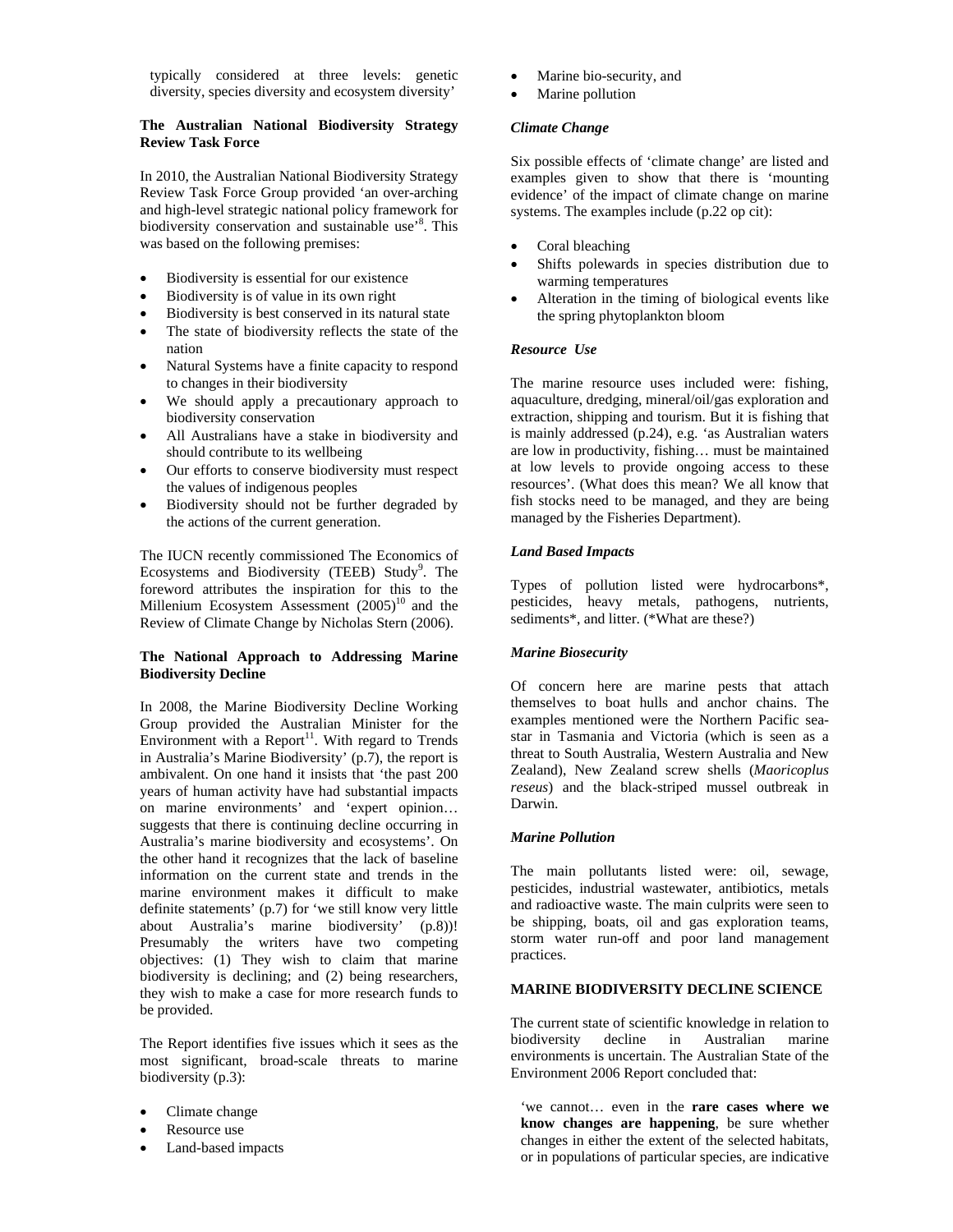of healthy or unhealthy changes...'. (author's emphasis).

The 2008 report of the Marine Biodiversity Decline Working Group (op cit) confirmed that 'large gaps exist in our knowledge of Australia's marine environment'.

Nevertheless, in response to persistent questioning in the Parliament, the South Australian Department of the Environment issued a Fact Sheet in 2010 entitled "Science shows Marine Park benefits"<sup>12</sup>. This document assures us that:

'marine parks are internationally recognized as an effective tool to manage and conserve marine resources and biodiversity' and that 'there have been many scientific studies on the effects of sanctuary zones which show positive benefits... includ(ing): increases in overall biomass; increased ability to reproduce; a spill over of larvae and adults into unprotected areas; and improvements in ecosystem and habitats'.

Twenty eight references are provided; eight are concerned with eco-system changes, six with fish stock contributions of reserved areas to adjacent areas, one with the effects of trawling and dredging and eleven with changes in fish populations. This is not the place to conduct a review of these papers but the report on the state NSW marine park science chaired by Professor Fairbrother of Flinders University (South Australia) is informative (see Fairbrother et al 2009). Fairbrother and his colleagues saw every aspect of marine research needing upgrading.

The Fact Sheet was not universally welcomed, especially by the fishing fraternity. Professor Emeritus Bob Kearney, currently Chairman of the Board of the (Australian) Fish Centre found it 'exaggerated... and biased' (see *The Advertiser*, 8<sup>th</sup>) March 2011).

Overall it would appear that there is limited scientific evidence of marine biodiversity decline. (This is not surprising as prior to the year 2000 most marine parks were simply unique amenity areas set aside for the use of tourists and the scuba diving fraternity). This being so, advocates of marine parks are obliged to call on the opinions of so-called 'experts', pro-Marine Parks people who tell us they have seen '**some** evidence of decline in **some** places' and argue that this is sufficient evidence to support the view that there is a serious decline in Australian's marine biodiversity'. A large conceptual jump indeed!

# **DISCUSSION**

Since the early 1980s, a great deal of emphasis has been placed on the term '**biodiversity**' and a variety of definitions have been given for the term. The IUCN says it is the foundation all life, complex, influenced by humans and difficult to measure (above). There is nothing startlingly new in this, of

course. We all know that we live on Planet Earth and are obliged to live 'off the land', and we all know that the biological world shows some variability. We also know that humans manage the ecosystems sometimes to their advantage and sometimes not. And as for measurement, we have sophisticated tools and instruments for measuring of a wide range of parameters with sufficient accuracy for most purposes, so what is the issue here?

Some authors have implied that the greater the degree of biodiversity the greater the health of the system, and that a return to pristine conditions is a move in the right direction. In fact most pristine eco-systems had a limited number of plant species and associated animal life was similarly limited to species adapted to those plant species. Much of South Australia was covered with Mallee trees (Eucalyptus spp.) and anyone familiar with a Mallee scrub will know that there is not much else present under these trees with their gigantic ligno-tubers. Mulga (Acacia aneura) and Myall (Acacia pendula) eco-communities are similarly simple with regard to biological composition, presumably because the mean rainfall is very low (150mm) and the soil is deficient in nitrogen and phosphorus, two of the major elements essential for growth. With regard to general health, any pathologist will tell you that pristine eco-systems always evidence plant and animal diseases, parasites and predators. Animals in Africa survive, despite blood sucking ticks and liver flukes, but do not tell us that pristine conditions are the most healthy state that can be achieved. Smallpox was also a natural phenomenon until medical practitioners undertook to eliminate it from the planet.

The more we look into biodiversity the more it becomes evident that it is smoke screen, a 'commonsense' concept invented to justify an extreme conservation position. In the face of opposition the concept has had to shift ground over the years to a more extreme position, with the result that some of the most recent statements are becoming farcical. For instance, in 2003, the Millennium Ecosystem Assessment insisted that 'the total number of species on the Earth is somewhere between 5 and 30 million (quite a range!) but only 1.7 to 2 million species have been formally identified<sup>13</sup> How do we know how many unidentified species there are if we have not identified them? Informed people will tell you that the statement is untrue for most classes of animals and plants. Ornithologists will tell you that at least 99.9% of bird species have been identified, and in South Australia, over the past century no one has found a plant species that is not listed Black's Flora (Black 1960). There are undoubtedly **a few** organisms at the bottom of the oceans that have not been fully identified, but there are certainly not millions. The MEA statement is mischievous, made to impress the ill-informed masses.

So who is pushing this agenda? To discover that we must look behind the Convention developed at the Rio Earth Summit in 1992, and when we do this we discover that it was the International Union for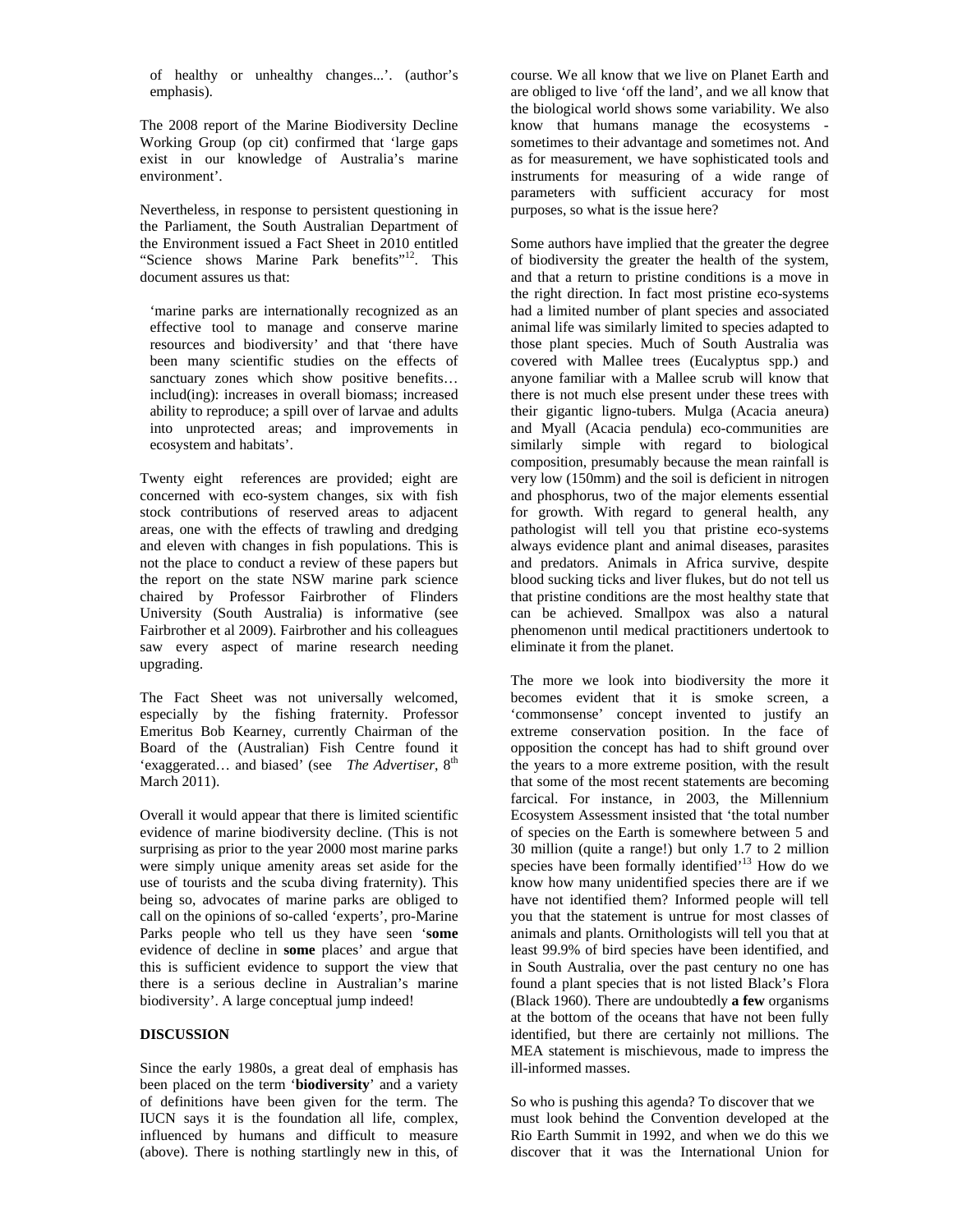Conservation of Nature (IUCN), formed at Fontainebleau, France in 1948, that has played the key on-going role in developing both the Climate Change dogma and its offshoot, biodiversity.

The IUCN was the 'brain child' of Sir Julian Huxley, the first Director General of UNESCO and a key player in the 1940s in the ongoing neo-Malthusian project, that project by which an elite economic group aims to reduce the human population by any and every means (see Potter, 2009 and 2010 and Bolton 2010).

The influence of the IUCN on UN policy on the environment is evidenced by its principal role in the following UN developments:

- The UN's Convention Concerning the Protection of the World Cultural and Natural Heritage (1972)
- The Convention on World Trade in Endangered Species of Wild Fauna and Flora (1974)
- The Convention on Wetlands (1975), and
- The World Conservation Project (1980), and
- The World Charter for Nature (1982)

The IUCN's current priority areas are stated to be:

- Conserving biodiversity and ensuring that any use of biological resources is sustainable
- Demonstrate how biodiversity is fundamental to addressing some of the world's greatest challenges
- Tackling global warming (climate change)
- Achieving sustainable energy
- Improving human well-being, and
- Building a green economy

Most of the objectives listed above are controversial and the IUCN has adopted sophisticated methods for gaining public support for concepts which radically confront established practices. Not the least important project has been the IUCN's effort to get its 'scientific' position established in the school curriculum. In this it has been remarkably successful; masses of younger people now hold to IUCN propositions without question.

On close inspection, Marine Park ideology is found to be based on the same arguments as those driving the Global Warming/Climate Change social manipulation agenda, which is not surprising as they are both creations of the IUCN. As with Global Warming, the case for Marine Parks has been built on misinformation presented with calculated stealth to achieve a given end, i.e. the reduction of human food supplies – in this case a reduction in sea-food - and dependence on a free market economy

# **Stealth**

The process leading up to the Earth Summit is marked by three ideological shifts.

## *Stage 1: Nature Conservation*

Nature conservation was a popular theme at the end of the Second World War; thanks to the USA dust bowl and city pollution in Europe. (Australia also had its soil erosion problems, e.g. see Potter 1964). It was not difficult for Julian Huxley to get 18 governments and 107 Nature Conservation Organisations to back the formation of the IUCN in 1948 and for the next 32 years to focus on legitimate projects like soil conservation.

# *Stage 2: Sustainable Development*

A shift came in 1980 when the IUCN was successful in getting the UN to formulate the World Conservation Policy (**WCP**). This emphasized the need to 'work with local people to achieve **sustainable development**', again, at first glance, a legitimate project. To provide funding for this strategy, the IUCN formed the World Wildlife Fund (WWF) and received donations from bodies such as the Ford Foundation – a body demonstrated to be in the forefront of social manipulation in our time (see Bolton 2011). The WCP fitted nicely with the aspirations of aid organizations like the World Bank, the UN Development Program (UNDP) and the UN Environment Program (UNEP). Large sums of money were provided for development programs, although much of it was spent on paying consultants and trainers rather than being spent 'on the ground'. (Of course, developing countries were left with the total debt!) This policy had another outcome; it led to investors seeking ownership of things like water and genetic resources, commodities formerly regarded as 'privileged rights'14. This was the first evidence within the environmental movement of economic interests operating behind the scenes.

# *Stage 3: Biodiversity*

A further shift came in 1982 with the adoption by the UN General Assembly of the World Charter for Nature. From this time forward 'biodiversity' became the watchword and policy and UN actions moved inevitably towards the 1992 Earth Summit..

# **Misinformation**

The South Australian Environment Department Science Fact Sheet (above) assures us that Marine Parks are 'internationally recognized as an effective tool to manage and conserve marine resources and biodiversity'. But even a superficial examination shows that Marine Parks will have little and in some case no effect on the five threats to Marine biodiversity listed by the Australian Conservation Department in The National Approach to Addressing Marine Diversity document. For instance:

• Climate change is listed as a major threat yet it is clear that Marine Parks are incapable of influencing sea temperatures. Further, Marine Parks do not have walls and shifts of species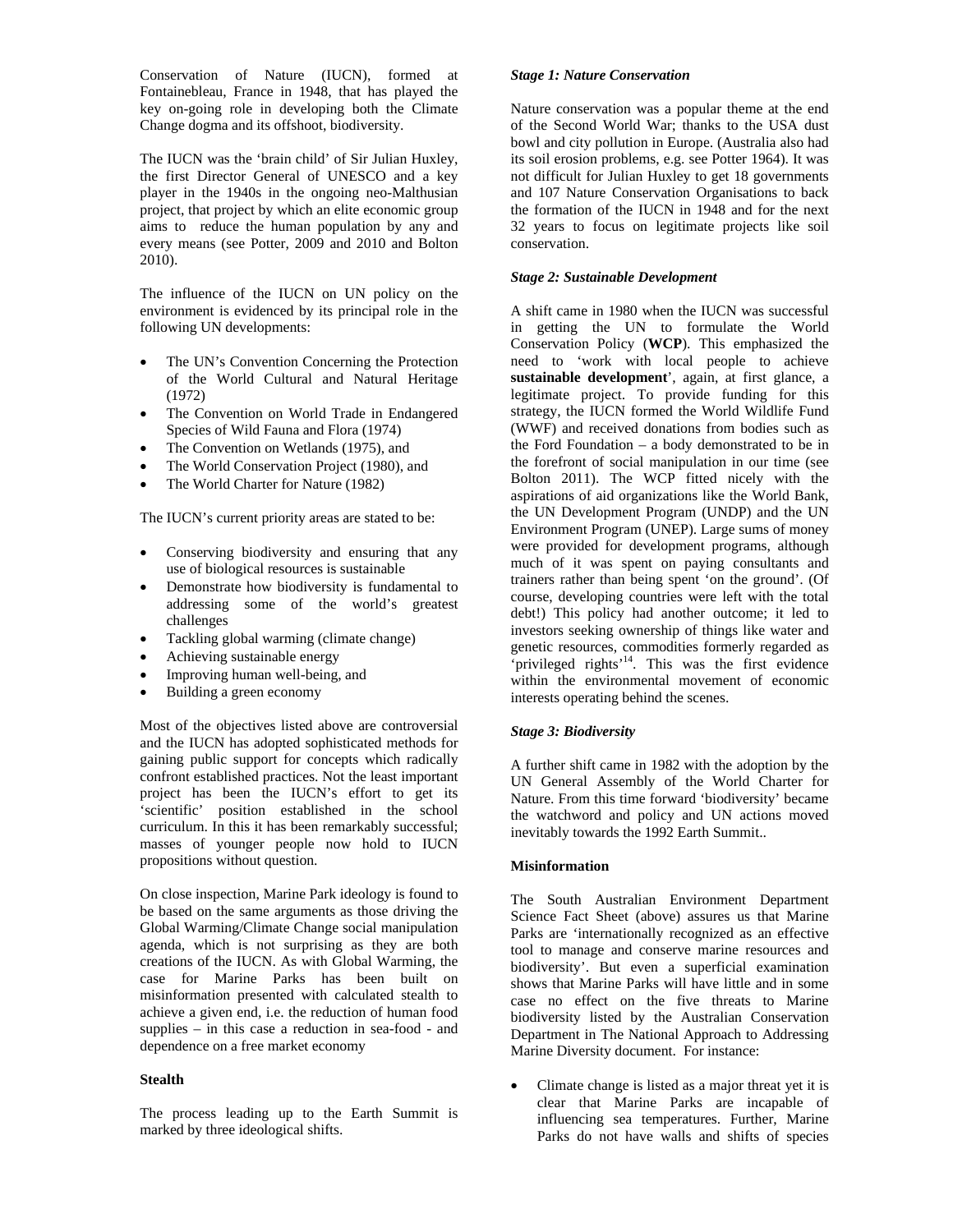southwards, due to warming seas, will not be prevented by drawing lines in the ocean.

- The second threat listed is resource use; mineral exploration and extraction is mentioned along with shipping as a major problem. How is it then that the Government granted an exploratory licence for a company to drill for oil in the middle of the Great Australian Bight National Park recently? Further, two ports have been approved in South Australian waters over the past twelve months, one for the export of iron ore and the other to service a new explosives factory at the head of the St Vincent's Gulf; in both cases ships will be required to pass through Marine Parks to access them.
- Pollution from land based activities is the third threat listed. There are many current reports of inadequate waste water management along the South Australian coast, particularly near the City of Adelaide. Why is the South Australian Government suggesting that the solution is Marine Parks when it is obvious that Parks will have a nil impact on such problems.
- A fourth threat, Marine bio-security, is mainly concerned with pests being introduced from other areas. Clearly, the main threat is from international shipping, not local recreational and commercial fishing boats. Ships destined for Adelaide must pass through a Marine Park, either that located between York Peninsula and Kangaroo Island or that between Cape Jervis and Kangaroo Island but there has been no suggestion that international and interstate shipping operations should cease. Exclusion zones are aimed at local commercial and recreational boat holders, not for bio-security reasons but to meet an entirely different agenda.
- The Marine pollution threat seems to be a repeat of threats 2-4. Shipping and mineral exploration are again mentioned as the main culprits so the points mentioned above are relevant for this threat also.

In summary, we may say that the case for Marine Parks to conserve marine biodiversity in South Australia is not established. Firstly, there is no substantial evidence of any wide-scale biodiversity decline; fish stocks are well managed by commercial operators and recreational fishers under the direction of the Fisheries Department. Secondly, Marine Parks are a mis-match, incapable of averting the defined threats. This leads to the inevitable conclusion that the real aim is the elimination of fish supplies to South Australian and international markets. One fishing community, well known for its good management of the local marine environment, asked the Department of the Environment what people were going to do if they could not fish on weekends. They were advised to set up a Whale Watching Club! Clearly there is a social dichotomy in South Australia,

being created by vested interests with no regard for the economic and social consequences.

## **SOURCES**

<sup>1</sup>www.sa.gov.au/Conservsation/Costal.Marine/Marine.Parks

<sup>2</sup>www.fishingworld.com.au

<sup>3</sup>www.envionment.gov.au

4 www.envionment.gov.au/epbsc

<sup>5</sup>see www.climatechange. gov.au/publications

<sup>6</sup>www.iucn.org <sup>7</sup>www.environment.sa.gov.au

8 www.environment.gov.au/National.Biodiversity. **Strategy** 

<sup>9</sup>www.iucn.org

 $10$ www.maweb.org)

<sup>11</sup>www.environment.gov.au

<sup>12</sup>www.marineparks.sa.gov.au

<sup>13</sup>www.iucn.org/what/tpas/ biodiversity

# **NOTE**

<sup>14</sup>The connection between this kind of ideology/financial interest with the South Australian Environment Department could not be plainer. In March 2011, the Department advised farmers in South Australia that they were intending to charge them for rainwater collected on their farms!

## **REFERENCES**

Black, J.M. (1960): Flora of South Australia  $(2^{nd}$ Edition), Government Printer, Adelaide

Bolton, K.R. (2010): "Global Warming as a World Control Mechanism', Veritas, St Clements University E-journal Vol.2:1

Bolton, K.R., (2011): "The Dialectics of Youth Rebellion". Veritas, St Clements University E-journal Vol.2.2.

Fairbrother M.C., Buxton C & Robinson J. (2009): *Marine Park Science in NSW – an independent review,* Marine Parks Authority, NSW

Maslow, A.H. (1954): Motivation and Personality, Harper, New York.

Potter, J.S. (1965): "Wind Erosion, Lessons from the 1964 Season", J. Agric. Sth. Aust., 68:260.